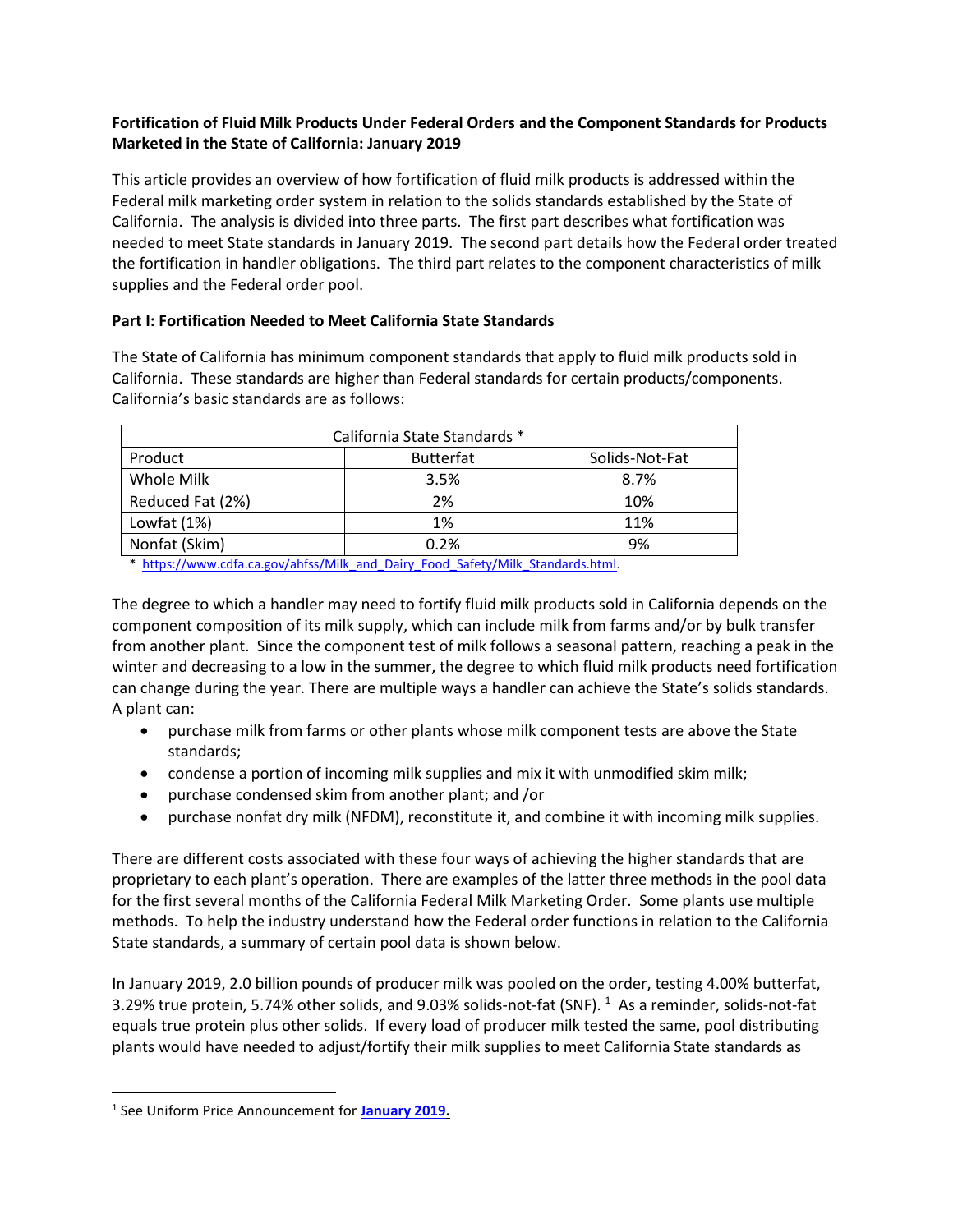shown in the following table. Note that only Reduced Fat (2%) and Low fat (1%) milk products need fortification in the following hypothetical, sample calculations.

### **Sample Calculations**

| <b>Fluid Milk Product</b> | <b>State SNF Standard</b> | SNF Test, All Producer<br>Milk $1/$ | <b>Fortification Needed</b> |
|---------------------------|---------------------------|-------------------------------------|-----------------------------|
|                           |                           |                                     | (Percentage Points)         |
| Whole Milk (3.5%)         | 8.7%                      | 9.08%                               | <b>None</b>                 |
| Reduced Fat (2%)          | 10%                       | 9.22%                               | $+0.78$                     |
| Lowfat $(1%)$             | 11%                       | 9.31%                               | $+1.69$                     |
| Nonfat (Skim)             | $>9\%$                    | 9.41%                               | None                        |

1/ Producer milk tests are adjusted for butterfat by the formula: ((SNF%/(1-BF%)) x (1-target BF%)). Example, for Whole Milk: ((0.0903 / (1-0.04)) x (1-0.035)) = 9.08%.

In January 2019, producer milk component tests at California pool distributing plants tested less than the market average tests of all producer milk. The 23 pool distributing plants received 624.3 million pounds of producer milk, testing 3.86% butterfat, 3.21% protein, 5.75% other solids, and 8.95% SNF.

The following tables categorize the market's 23 fully regulated distributing plants by size-range of producer milk receipts and by location adjustment zone. The component composition of bulk milk and concentrated milk transfers are not considered in this analysis as it would add complexity to this basic analysis. The figures shown in the right hand four columns of the two tables represent percentage point increases in tests needed to meet California State standards. As was the case using the component test of all producer milk, no distributing plant needed to fortify Whole or Skim milk products to meet State standards. Because producer milk at pool distributing plants tested less than all producer milk, pool distributing plants needed to fortify fluid milk products more to meet State standards for 2% and 1% than the sample calculations above suggest. One final observation is that there does not appear to be substantive differences between pool distributing plants with respect to the component composition of their milk supplies.

| Producer Milk Receipts (# plants) | % of Market (Lbs) | 3.5%        | 2%      | 1%      | Skim |
|-----------------------------------|-------------------|-------------|---------|---------|------|
| $<$ 10.0 million (6)              | 4%                | <b>None</b> | $+0.88$ | $+1.79$ | None |
| ≥10.0 to <20.0 million (7)        | 16%               | None        | $+0.89$ | $+1.80$ | None |
| ≥20.0 to <30.0 million (3)        | 13%               | <b>None</b> | $+0.93$ | $+1.83$ | None |
| $\geq$ 30.0 million (7)           | 67%               | None        | $+0.86$ | $+1.77$ | None |
| Market (23)                       | 100%              | <b>None</b> | $+0.87$ | $+1.78$ | None |
| All Pool Distributing Plants      | Minimum           | None        | $+0.79$ | $+1.70$ | None |
|                                   | Maximum           | None        | $+0.96$ | $+1.87$ | None |

#### **Fortification Needed by Size-Range of Pool Distributing Plant Producer Milk Receipts: January 2019**

#### **Fortification Needed by Location Adjustment Zone of Pool Distributing Plant: January 2019**

| Loc. Adj. Zone (# plants)                 | % of Market (Lbs) | 3.5%        | 2%      | 1%      | Skim        |
|-------------------------------------------|-------------------|-------------|---------|---------|-------------|
| $$2.10 \text{ to } $2.00 \text{ * } (11)$ | 46%               | <b>None</b> | $+0.86$ | $+1.77$ | <b>None</b> |
| $\frac{1}{2}$ \$1.80 (5)                  | 21%               | None        | $+0.90$ | $+1.81$ | None        |
| $$1.70 \text{ to } $1.60 \text{ * } (7)$  | 33%               | None        | $+0.87$ | $+1.78$ | <b>None</b> |

\* Certain zones were combined to prevent the disclosure of confidential data.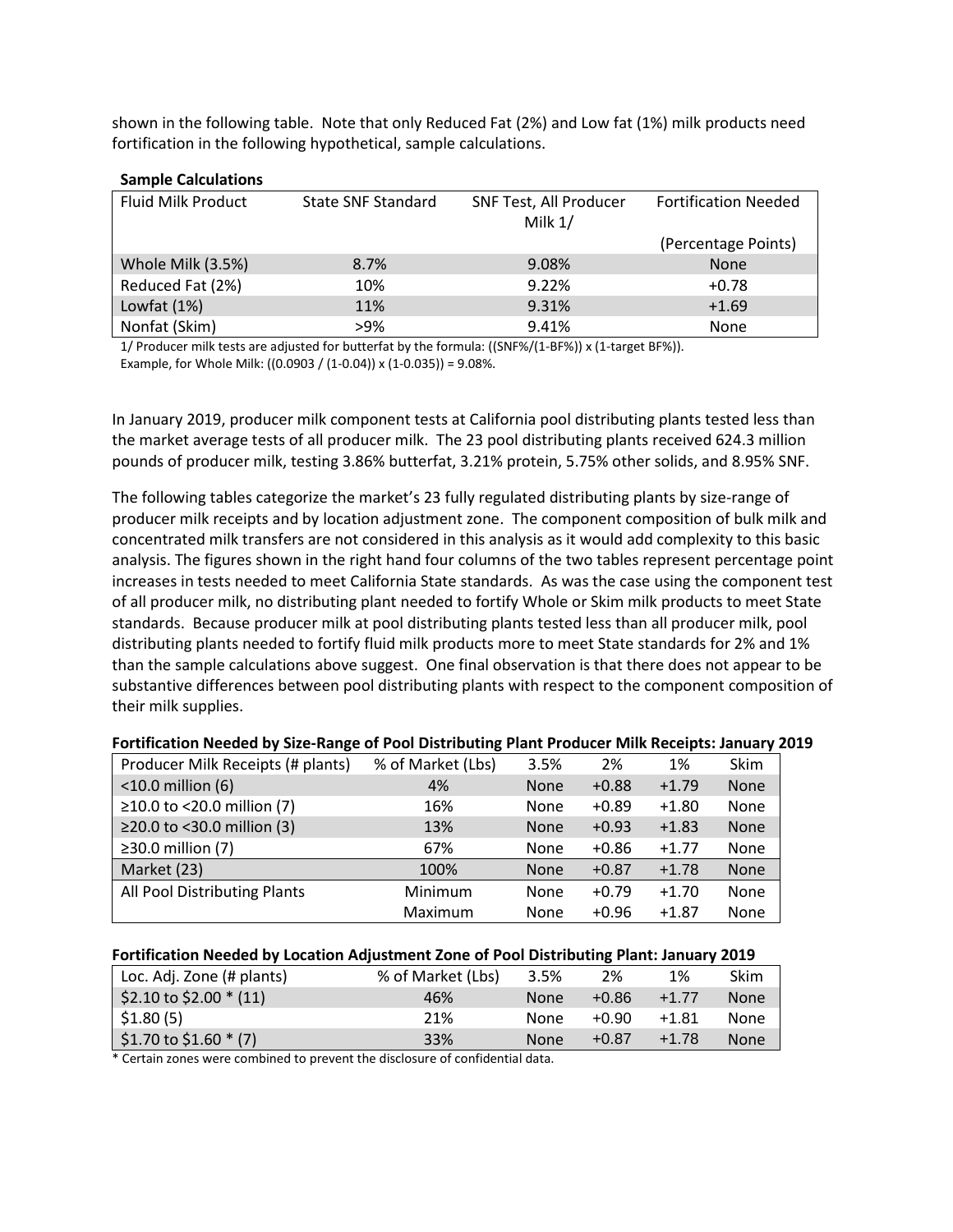### **Part II: The Milk Math of Fortification**

l

The treatment of condensed and NFDM used to fortify Class I fluid milk products under Federal orders has two parts. The first part is the volume effect, i.e., the displacement or volume increase resulting from the addition of a fortifying agent to a quantity of milk. This portion is valued as Class I in the pool. The second part is the fortification effect, the resulting increase in nonfat solids test of adding extra nonfat solids to milk. This latter portion is valued as Class IV in the pool. These effects represent the two parts of the skim equivalent factor that is used to properly account for the receipt and utilization dairy products used in



fortification such as condensed milk and NFDM.<sup>2</sup> All Federal orders treat fortification in the same way.

Fortification is accomplished by using either condensed milk or NFDM, which each have unique factors to determine their skim equivalent. For condensed milk, different factors are used depending on the nonfat solids test of the product. Condensed milk testing 33.5% SNF has a volume factor of 0.904 and a fortification factor of 2.709 (0.904 + 2.709 = 3.613 skim equivalent). These factors reflect the fact that about two-thirds of the water has been removed in the condensing process, and 1,000 pounds of condensed milk used for fortification (3,613 pounds skim equivalent) is associated with a 904-pound increase in Class I volume and a 2,709-pound Class IV utilization. NFDM has similar factors but reflect that nearly all the water has been removed in the drying process. For nonfat dry milk, the volume factor is 0.65 and the fortification factor is 9.89 (0.65 + 9.89 = 10.54 skim equivalent). It is worth emphasizing that the volume factor for condensed is larger than for nonfat dry milk because there is more water in condensed milk that is being sold as Class I in addition to the displacement effect of the nonfat solids in condensed skim milk.

The factors for condensed and NFDM are used to apportion the dairy product used for fortification between Class I (fluid use) and Class IV (manufacturing use). The receipt is described using the total skim equivalent factor. Part of the utilization is described using the fortification factor which is assigned to Class IV. The volume effect is implicit in Class I utilization, i.e., the number of gallons produced is multiplied by a weight per gallon to calculate the pounds of milk. Combining the Class I valuation of the volume effect and the Class IV valuation of the fortification effect results in a value of condensed/NFDM used to fortify. For those plants that condense milk internally, the fortification effect portion is similarly assigned to and valued at Class IV, while the volume effect portion is valued as Class I.

Described above are implicit (pool) values that can be translated into values per gallon. The treatment of fortification is effectively built into the Federal order pricing and accounting system. In addition, all handlers are held to the same standards as defined in the order language and administratively. A video illustrating similar information can be found on the FO 51 website under Critical Order Information: Module - [Fortification.](https://s3-us-gov-west-1.amazonaws.com/cafmmo-public/public+videos/Fortification_Update.mp4) A fortification calculator is also available: [Sample Fortification Calculation.](https://www.cafmmo.com/download-file/?s=true&folderMap=order.information&fileName=FOValuePerUnitCalculations20180906.xlsx)

There are other aspects of the cost of meeting the State of California's fortification standards. Other costs associated with fortification exist, but these are outside the Federal order pool and pricing

 $<sup>2</sup>$  The concept of skim equivalent is necessary because the fortifying agents of NFDM and condensed are modified</sup> milk products, i.e., water is removed. Such products must be converted to the same form as a handler's other milk records. A skim equivalent reflects the original amount of skim milk needed to make a specific quantity of fortifying agent.